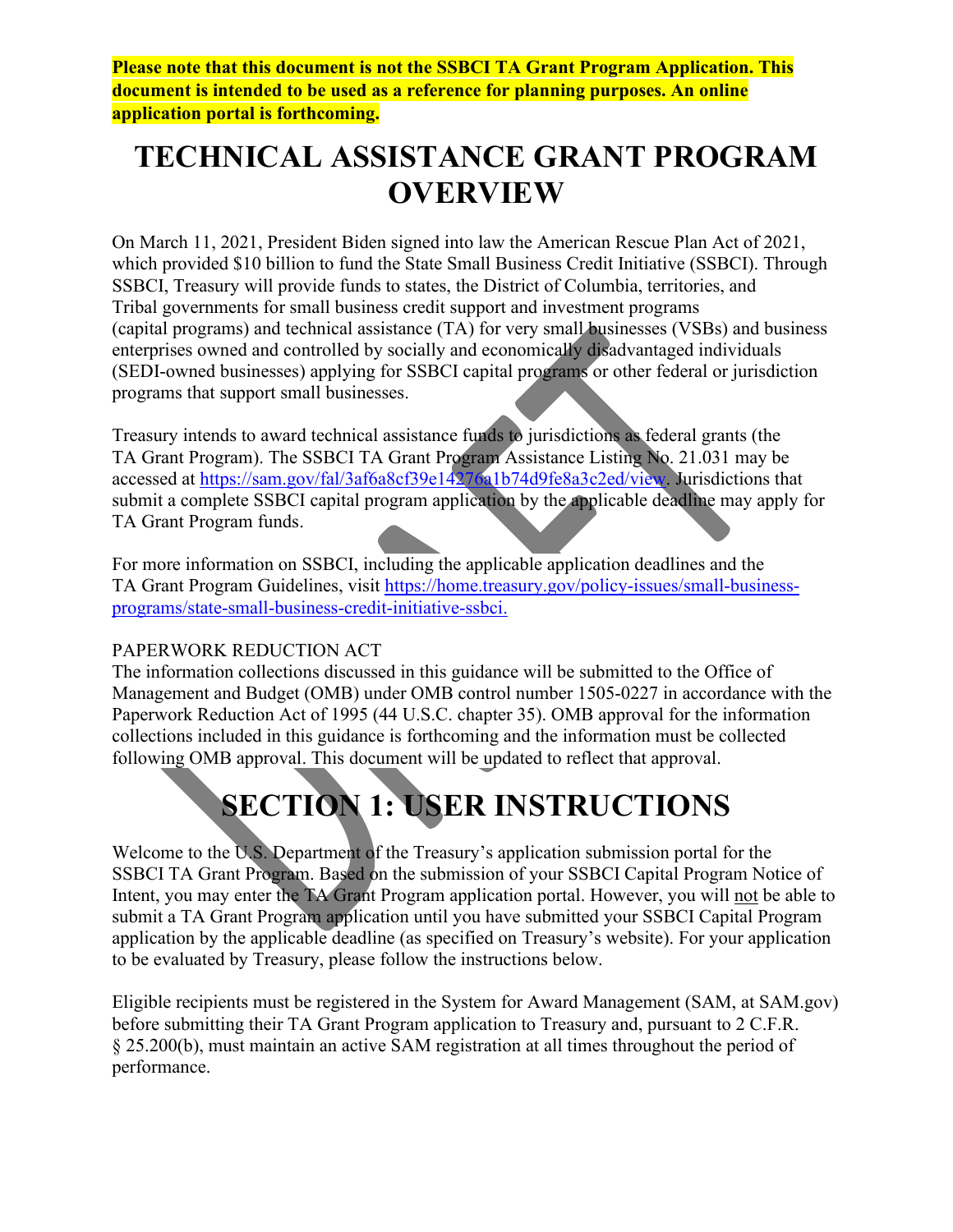The TA Grant Program application consists of eight sections:

Section 1: User Instructions Section 2: Application Documents Section 3: Definitions Section 4: Technical Assistance Eligible Recipient and Subrecipient Information Section 5: Technical Assistance Plan Section 6: Budget and Narrative Justification Section 7: Assurances of Compliance with Civil Rights Requirements Section 8: Application Certification and Submission

For a list of documents that you will need to download, fill out, and upload as part of your completed application, see **Section 2: Application Documents.** 

After completing a section, you must click the NEXT button at the bottom right corner of the screen to save your responses and advance to the next section.

At any time, you may also click the SAVE button on the bottom right corner of the screen to save an application in progress. Once an application in progress is saved, you may return to it later to amend or complete your application.

After the application is completed, electronically signed, and submitted successfully, the TA Authorized Official (or the official who has been delegated authority to act on the TA Authorized Official's behalf ) and the primary and secondary contacts identified in **Sections 4.2 and 4.3** will receive an automated confirmation email from Treasury.

If you have any additional questions, please contact ssbci information  $@$  treasury.gov.

For additional information on SSBCI, please see the [SSBCI homepage.](https://home.treasury.gov/policy-issues/small-business-programs/state-small-business-credit-initiative-ssbci)

# **SECTION 2: APPLICATION DOCUMENTS**

To complete the application, you will need to upload the following documents. If you do not upload the following documents, your application will be incomplete and cannot be processed. Documents with an asterisk (\*) are required if applicable to the applicant. Descriptions and examples can be found within the application and templates. It is the responsibility of the applicant to upload documents where required throughout the application. Please refer to the instructions within the application for guidance on what these documents should include. Links to templates are provided below for download, as well as throughout the application in the sections in which the documents are required.

- Delegation of Authority.\*
- Recipient Letter of Designation.
- Joint Applicant Designation Documentation.\*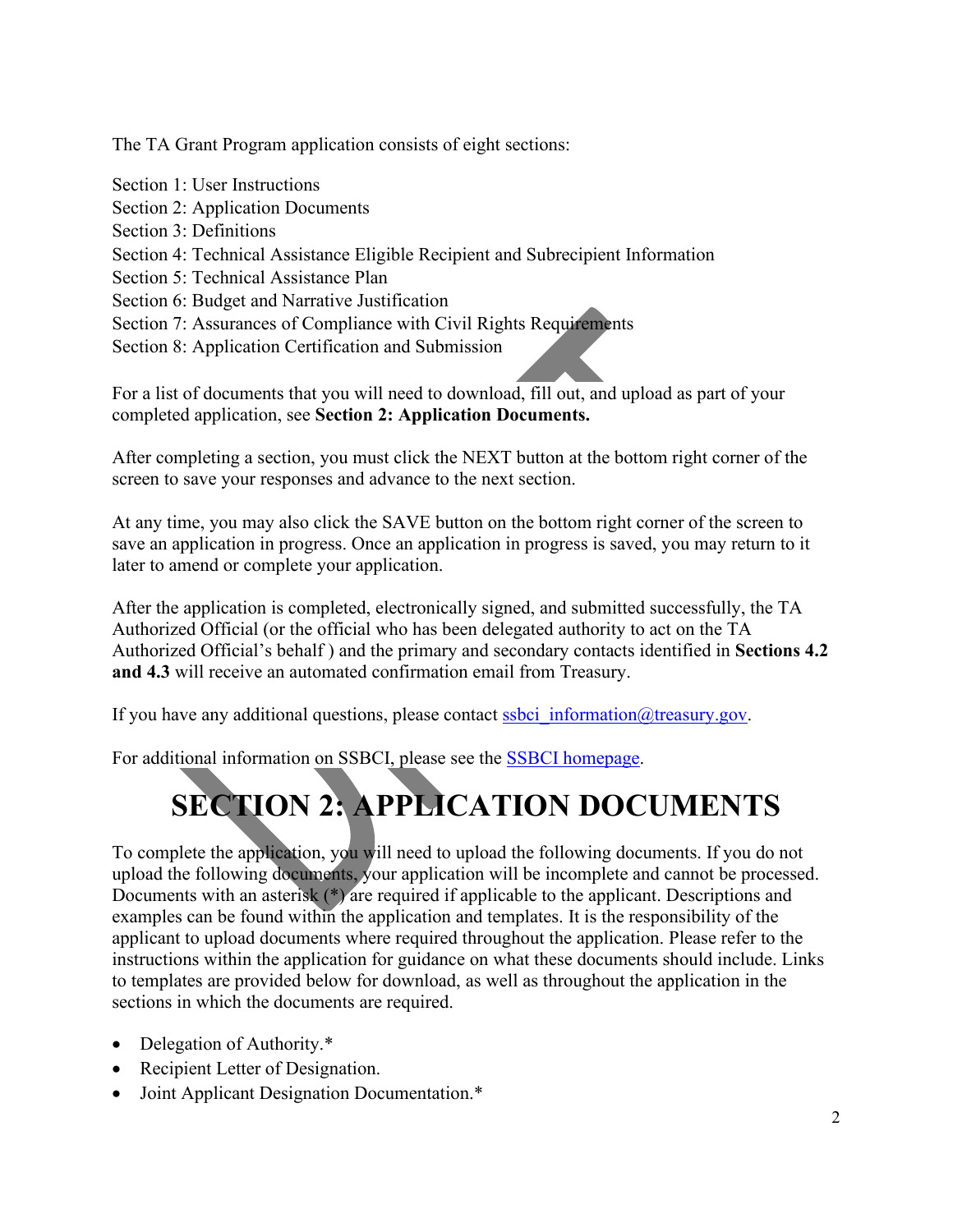- Program Design. Click here to download template.
- Performance Goals. Click here to download template.
- Negotiated Indirect Cost Rate Agreement/Cost Allocation Plan.\*
- Narrative Justification of Budget. Click here to download template.
- Assurances of Compliance with Civil Rights Requirements. Click here to download template.

# **SECTION 3: DEFINITIONS**

The terms defined below are used in various parts of the application. These definitions supplement and interpret certain terms in the [American Rescue Plan Act of 2021](https://www.congress.gov/117/bills/hr1319/BILLS-117hr1319enr.pdf) (Public Law No. 117-2). Please take time to review these definitions and refer to this section as necessary to complete your application fully and accurately.

# **Business enterprise owned and controlled by socially and economically disadvantaged individuals) (SEDI-owned business)** means:

- a business enterprise that certifies that it is owned and controlled by individuals who have had their access to credit on reasonable terms diminished compared to others in comparable economic circumstances, due to (1) membership of a group that has been subjected to racial or ethnic prejudice or cultural bias within American society, (2) gender, (3) veteran status, (4) limited English proficiency, (5) disability, (6) long-term residence in an environment isolated from the mainstream of American society, (7) membership of a Federally or staterecognized Indian Tribe, (8) long-term residence in a rural community, (9) residence in a U.S. territory, (10) residence in a community undergoing economic transitions (including communities impacted by the shift towards a net-zero economy or deindustrialization), or (11) membership of an underserved community. (Underserved communities are populations sharing a particular characteristic, as well as geographic communities, that have been systematically denied a full opportunity to participate in aspects of economic, social, and civic life, as exemplified by the list in the definition of equity. Equity is consistent and systematic fair, just, and impartial treatment of all individuals, including individuals who belong to underserved communities that have been denied such treatment, such as Black, Latino, and Indigenous and Native American persons, Asian Americans and Pacific Islanders and other persons of color; members of religious minorities; lesbian, gay, bisexual, transgender, and queer  $(LGBTQ+)$  persons; persons with disabilities; persons who live in rural areas; and persons otherwise adversely affected by persistent poverty or inequality.);
- a business enterprise that certifies that it is owned and controlled by individuals whose residences are in Community Development Financial Institution (CDFI) Investment Areas, as defined in 12 C.F.R. § 1805.201(b)(3)(ii);
- a business enterprise that certifies that it will build, open, or operate a location in a CDFI Investment Area, as defined in 12 C.F.R. § 1805.201(b)(3)(ii); or
- a business enterprise that certifies that it is located in a CDFI Investment Area, as defined in 12 C.F.R. § 1805.201(b)(3)(ii).

**Eligible beneficiary** means any very small business (VSB) or SEDI-owned business that is applying for, preparing to apply for, or has previously applied for an SSBCI capital program or other federal or other jurisdiction small business program.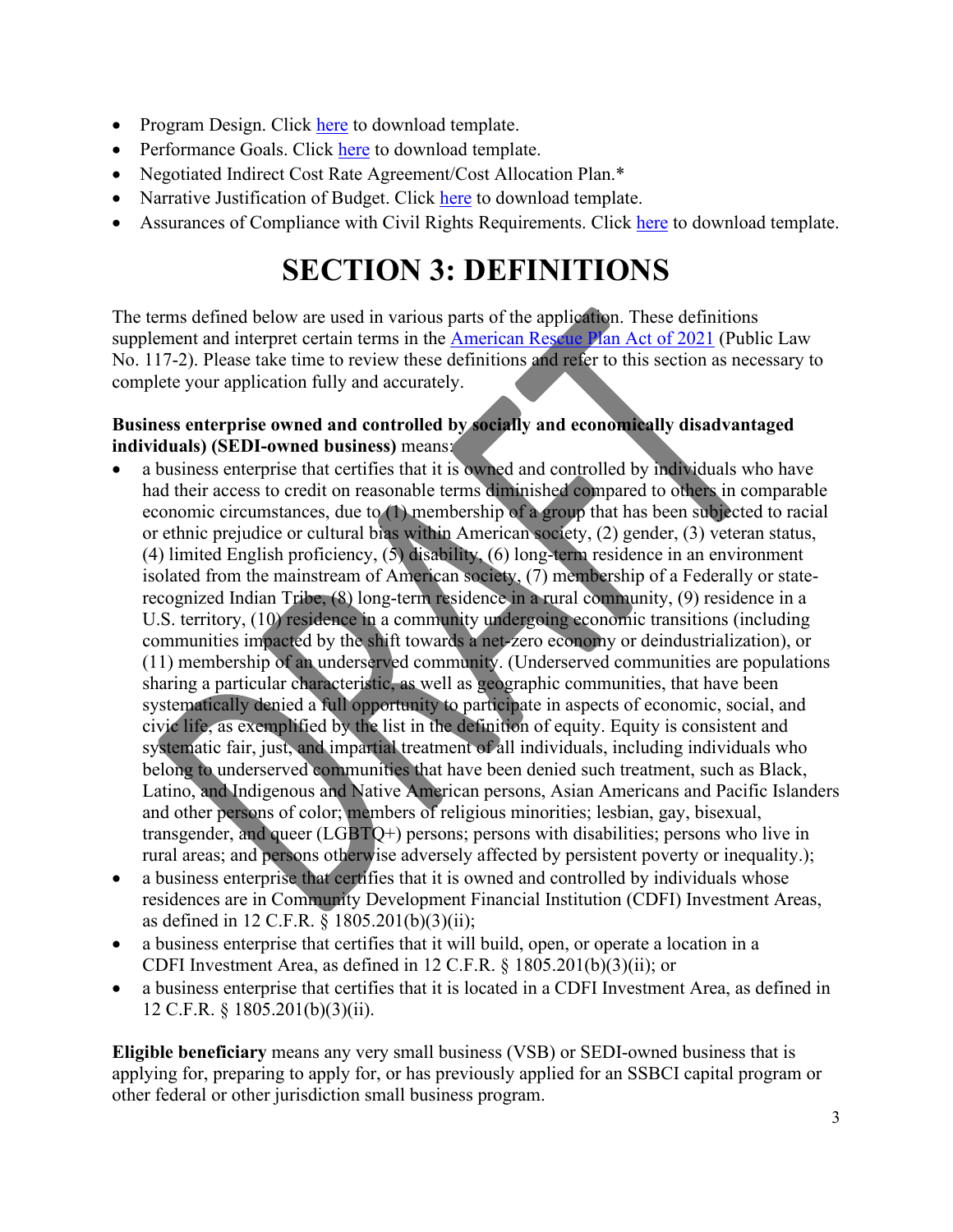**Eligible recipient** means a state, the District of Columbia, or a territory that submitted a complete SSBCI capital program application by February 11, 2022; and a Tribal government that submits a complete SSBCI capital program application by September 1, 2022.

**TA provider** means an entity that provides TA services to eligible beneficiaries.

**Very small business (VSB)** means a business with fewer than 10 employees and includes independent contractors and sole proprietors.

# **SECTION 4: TECHNICAL ASSISTANCE ELIGIBLE RECIPIENT AND SUBRECIPIENT INFORMATION**

# **SECTION 4.1: ELIGIBLE RECIPIENT**

Please enter information below for the agency, department, or political subdivision that has been designated to apply for, receive, and administer the TA Grant Program award. The term "agency" includes government corporations and other entities authorized or supervised by the jurisdiction; this would include, for example, Alaska Native Corporations.

- **Eligible Recipient Name:** [dropdown of eligible states, the District of Columbia, territories, Tribal governments]
- **Eligible Recipient Designee:** [alphanumeric]
- **Eligible Recipient Designee unique entity identifier (UEI) number[1](#page-3-0):** [12-digit numeric field – reject if alpha or less than 12 digits]
- **Eligible Recipient Designee taxpayer identification number (TIN) or employer identification number (EIN):** [9-digit numeric field – reject if alpha or less than 9 digits]
- **Does the Eligible Recipient designee have an active SAM.gov registration?** [Y/N]
- **Street Address 1:** [alphanumeric field reject P.O. Boxes]
- **Street Address 2:** [alphanumeric field reject P.O. Boxes]
- **City:** [alpha field]
- **State:** [dropdown of states & territories]
- **Zip Code:** [5-digit numeric field reject if alpha or less than 5 digits]
- **Zip Code +4:** [4-digit numeric field] optional
- **Is this a joint application on behalf of multiple Tribal governments?** [Y/N]

# $\leq$ Section 4.1A will only be visible if joint application [Y] is selected in Section 4.1 $\geq$ *SECTION 4.1A: JOINT APPLICATION*

You have indicated that you are submitting a joint application on behalf of multiple Tribal governments. If this is not correct, please revisit the prior question. If this is correct,

<span id="page-3-0"></span><sup>&</sup>lt;sup>1</sup> Please note that as of April 4, 2022, the unique entity identifier used across the Federal Government changed from the DUNS Number to the Unique Entity ID (UEI), which is generated by SAM.gov. For more information see [https://sam.gov/content/duns-uei.](https://sam.gov/content/duns-uei)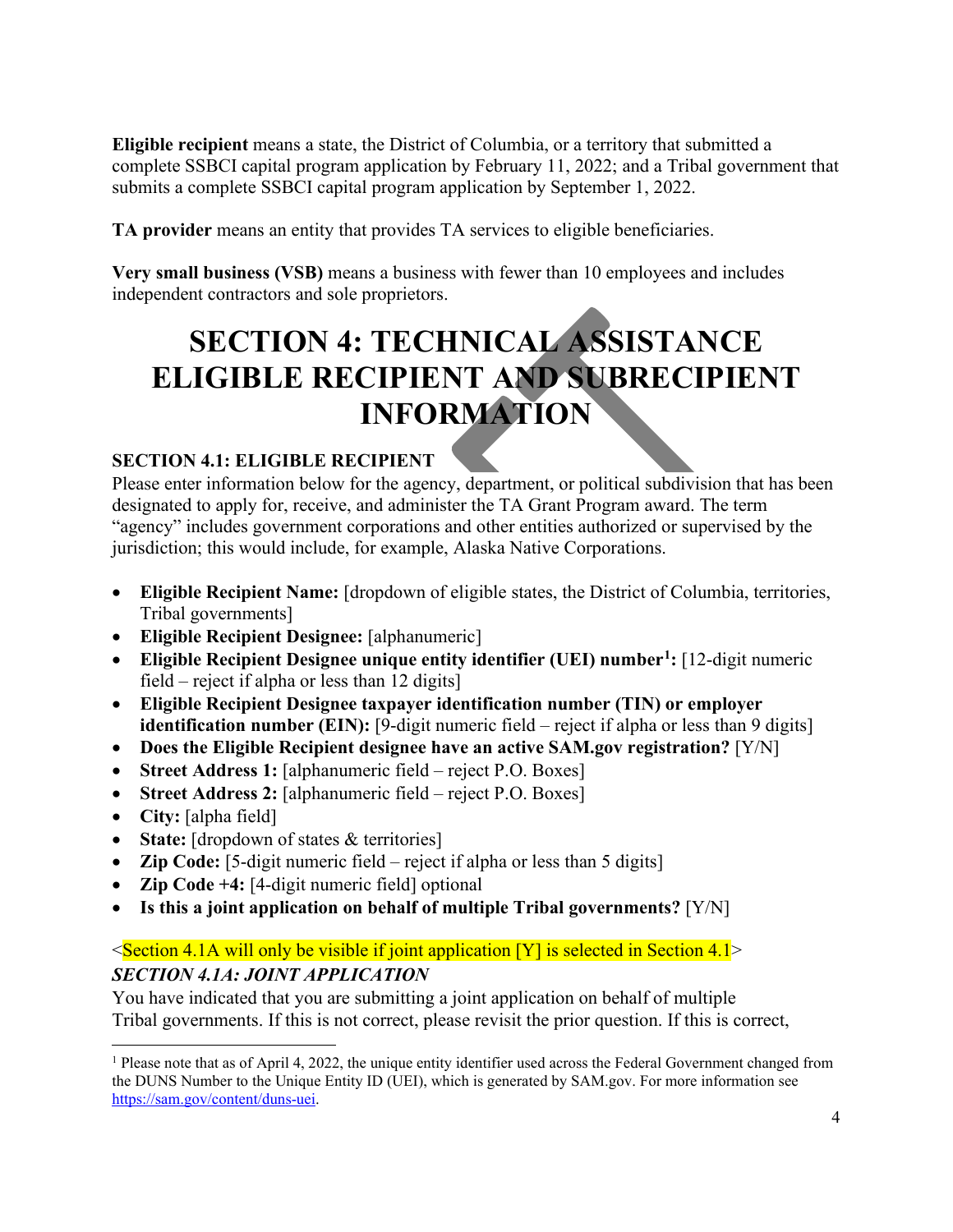please provide the following information for **each** Tribal government on behalf of which you are submitting this application. In **Section 4.2**, you will be asked to provide the contact information for the TA Authorized Official responsible for making decisions on behalf of multiple Tribal governments regarding this joint application.

- **Co-Applicant:** [dropdown of eligible Tribal governments]
- **What is the Unique Identifier (ID) associated with the Co-Applicant's submitted NOI?[2](#page-4-0)** [Lookup field for Co-Applicant to enter ID]
- **Co-Applicant UEI:** [12-digit numeric field reject if alpha or less than 12 digits]
- **Co-Applicant TIN/EIN:** [9-digit numeric field reject if alpha or less than 9 digits]

After you have provided the requested information, select "Enter Another Entity" button to save information for the current entity and provide information for additional entities.

**Joint Application Designation Documentation:** Each Co-Applicant is required to submit Designation Documentation expressly stating that the governing officials of the Co-Applicant Tribal governments have designated the entity named in Section 4.1 and that such entity has the authority to do the following on behalf of all Co-Applicants:

- Submit the TA Grant Program Application
- Sign the TA grant agreement
- Receive and disburse SSBCI TA Grant Program funds, if approved.

The Designation Documentation must include Tribal resolutions or official documentation of other actions taken by each participating Tribal government to delegate such authority to the entity named in Section 4.1. You may either submit one letter of designation listing all eligible Tribal governments in your joint application or submit letters of designation for each eligible Tribal government within your application.

#### **Please upload the Designation Documentation.**



# $\leq$ Section 4.1B will only be visible if joint application [N] is selected in Section 4.1 $\geq$ *SECTION 4.1B: RECIPIENT LETTER OF DESIGNATION*

The eligible recipient will be required to submit a designation letter on official letterhead signed by the governor of the state or mayor of the District of Columbia, or governing official of the territory or Tribal government (or their delegates) stating that they have designated the specific entity named in Section 4.1 to do the following on behalf of the eligible recipient:

- Submit the TA Grant Program Application
- Sign the TA grant agreement

<span id="page-4-0"></span><sup>&</sup>lt;sup>2</sup> The Unique ID associated with the Co-Applicant's NOI will be a six-character ID similar to: NOI-XXX. If you have trouble locating your NOI, please contact your Outreach Manager or the SSBCI Questions mailbox at [ssbci\\_information@treasury.gov.](mailto:ssbci_information@treasury.gov)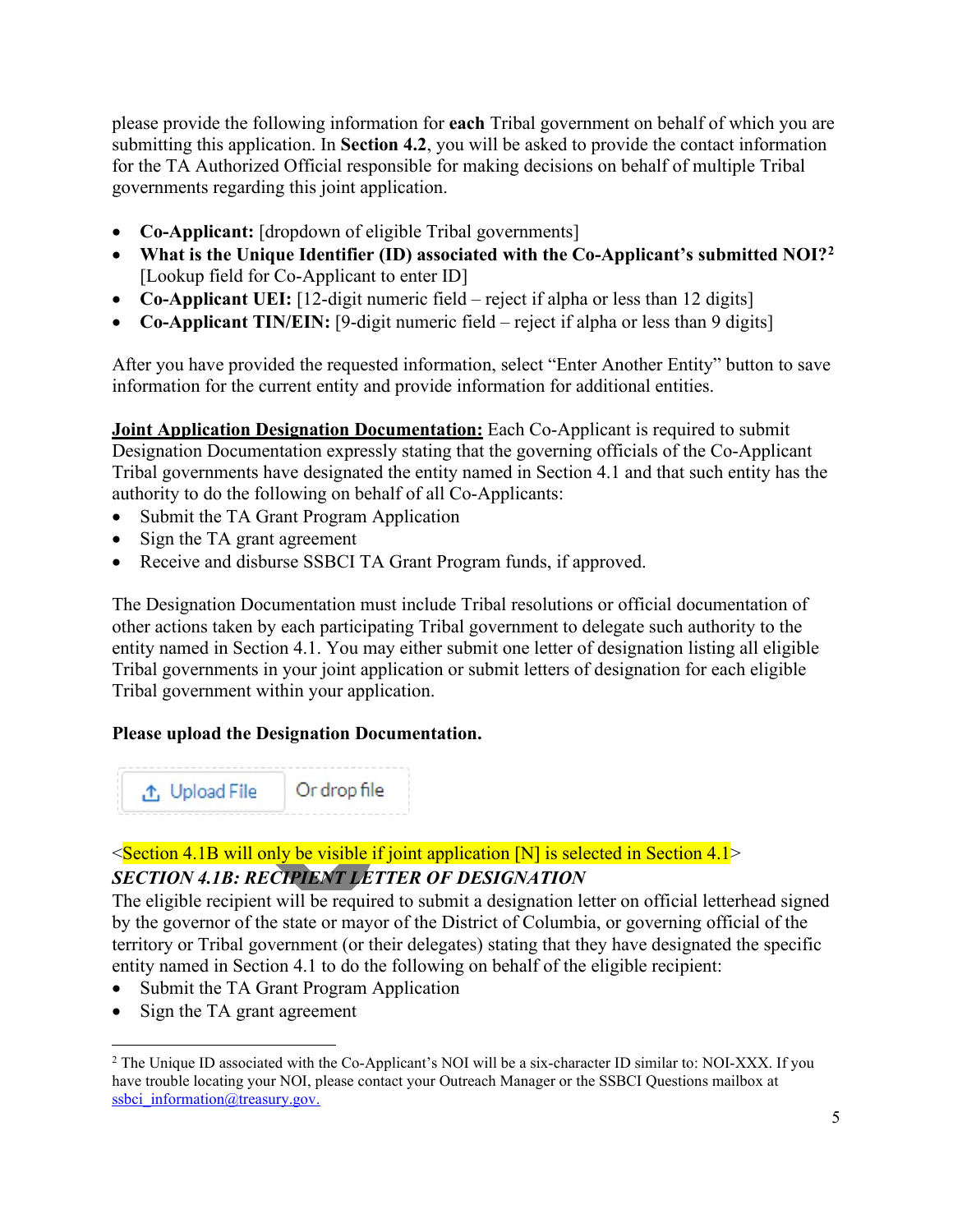• Receive and disburse SSBCI TA Grant Program funds, if approved This letter should include the title of the TA Authorized Official listed in **Section 4.2**.

# **Please upload the Recipient Letter of Designation.**

Or drop file ↑ Upload File

# **SECTION 4.2: TA AUTHORIZED OFFICIAL**

Please enter the information for the official who is authorized to sign and make decisions on behalf of the eligible recipient regarding this application (TA Authorized Official). This individual will be asked to authorize the application using a DocuSign electronic signature at the completion of this application in Section 8.

- **First Name:** [alphanumeric]
- **Last Name:** [alphanumeric]
- **Title:** [alphanumeric]
- **Email:** [alphanumeric email format check]
- **Phone:** [3-3-4 numeric]
- **Organization:** [alphanumeric]
- **Street Address 1:** [alphanumeric, reject P.O. boxes]
- **Street Address 2:** [alphanumeric, reject P.O. boxes]
- **City:** [alphanumeric]
- **State:** [dropdown of eligible states, the District of Columbia, territories]
- **Zip Code:** [5-digit numeric field reject if alpha or less than 5 digits]
- **Zip Code +4:** [4-digit numeric field optional]
- **Is the TA Authorized Official delegating to another official the authority to certify and electronically sign the TA Grant application on their behalf?** [Y/N]

### $\leq$ Section 4.2A will only be visible if TA Authorized Official is delegating authority [Y] is selected>

# *SECTION 4.2A: TA AUTHORIZED OFFICIAL DELEGATION OF AUTHORITY*

If the TA Authorized Official named in the section above has delegated the authority to another official to certify and electronically sign the application on their behalf, documentation evidencing the delegation of authority must be submitted. The delegation of authority documentation must include:

- The scope of the delegation, including any specific authority to execute and deliver documents.
- The name, title, telephone number, and email address of each official who has been delegated authority.
- The effective date of the delegation and the end date, if any, for which the delegation is valid.
- References to applicable laws of the state, the District of Columbia, Tribal government, or territory that permit the delegation.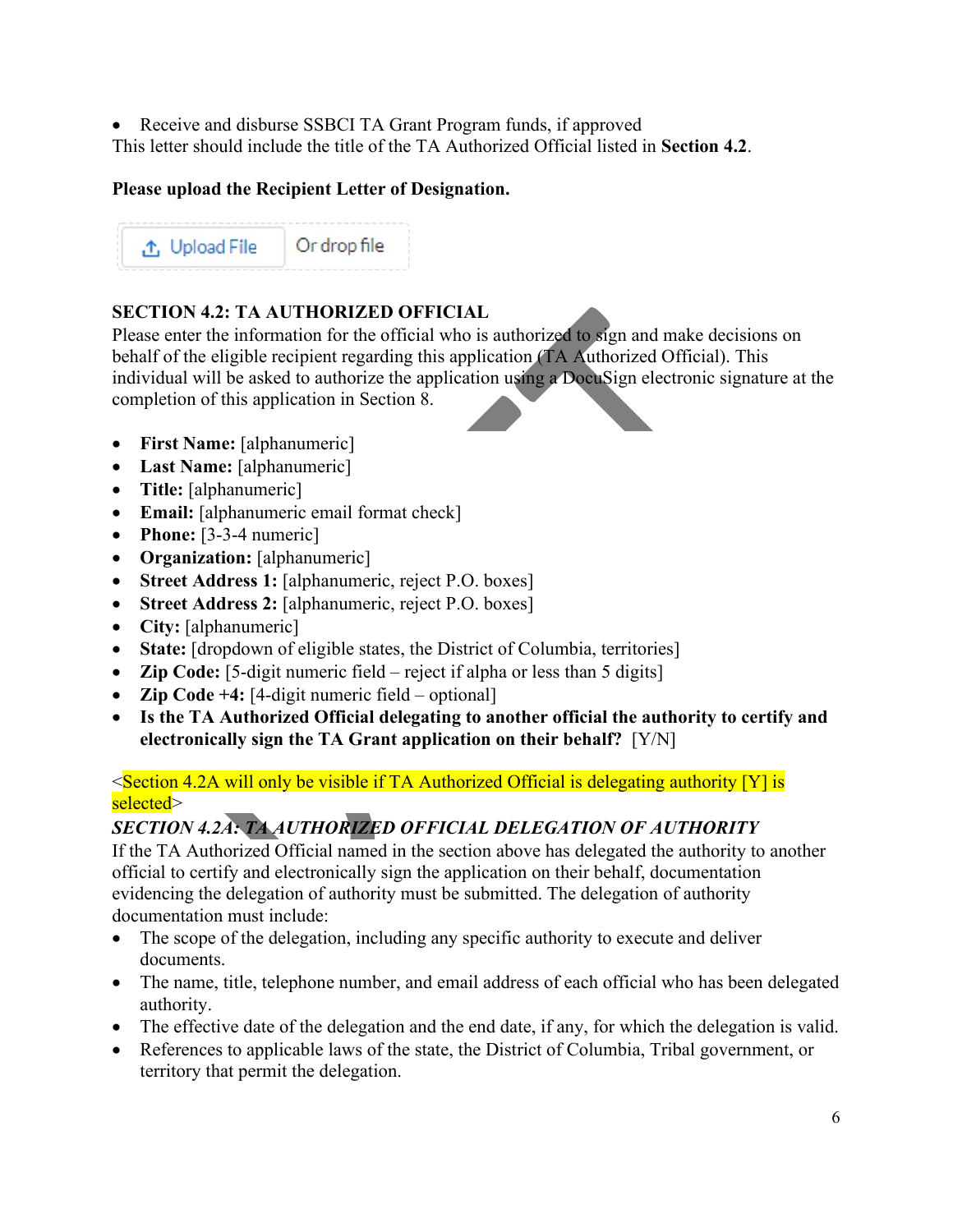### **Please upload additional information on this delegation of authority.**



If this delegation is submitted, this individual will be asked to authorize the application using a DocuSign electronic signature at the completion of this application in Section 8.

#### **SECTION 4.3: PRIMARY AND SECONDARY CONTACTS**

Please enter information for the primary and secondary contacts who will be notified regarding this application. These contacts will be contacted with any status updates for this application. The TA Authorized Official and/or the official who has been delegated authority to act on the TA Authorized Official's behalf as identified in **Sections 4.2** and **4.2A** may be listed as application contacts or different individuals may be listed as application contacts.

- **Primary First Name:** [alphanumeric]
- **Primary Last Name:** [alphanumeric]
- **Primary Title:** [alphanumeric]
- **Primary Email:** [email format check]
- **Primary Phone:** [3-3-4 numeric]
- **Secondary First Name:** [alphanumeric]
- **Secondary Last Name:** [alphanumeric]
- **Secondary Title:** [alphanumeric]
- **Secondary Email:** [email format check]
- **Secondary Phone:** [3-3-4 numeric]

# *SECTION 4.3A: PERMISSION TO SHARE CONTACT INFORMATION*

• **Do you permit Treasury to share your application's primary and secondary contacts' information in Section 4.3 with other states, the District of Columbia, Tribal governments, and territories for TA Grant Program collaboration purposes?** [Y/N]

# **SECTION 4.4: SUBRECIPIENTS**

- **Does the eligible recipient intend to make a subaward for one or more subrecipients to carry out all or a portion of the TA Grant Program award?** [Y/N]
	- o If Yes, next question will open.
	- o If No, Section 4.4 will open.
- **At this time, does the eligible recipient know any details about their subrecipient(s)?**   $[Y/N]$ 
	- o If Yes, Section 4.4A will open.
	- o If No, the below text will display and Section 4.5 will open.

**[Help Text]:** Before disbursing any funds to a proposed subrecipient, the Recipient must identify the subrecipient and provide documentation that the subrecipient is an entity eligible to receive a subaward under the TA Grant Program consistent with Section III.c of the TA Grant Program Guidelines. In addition, the Recipient must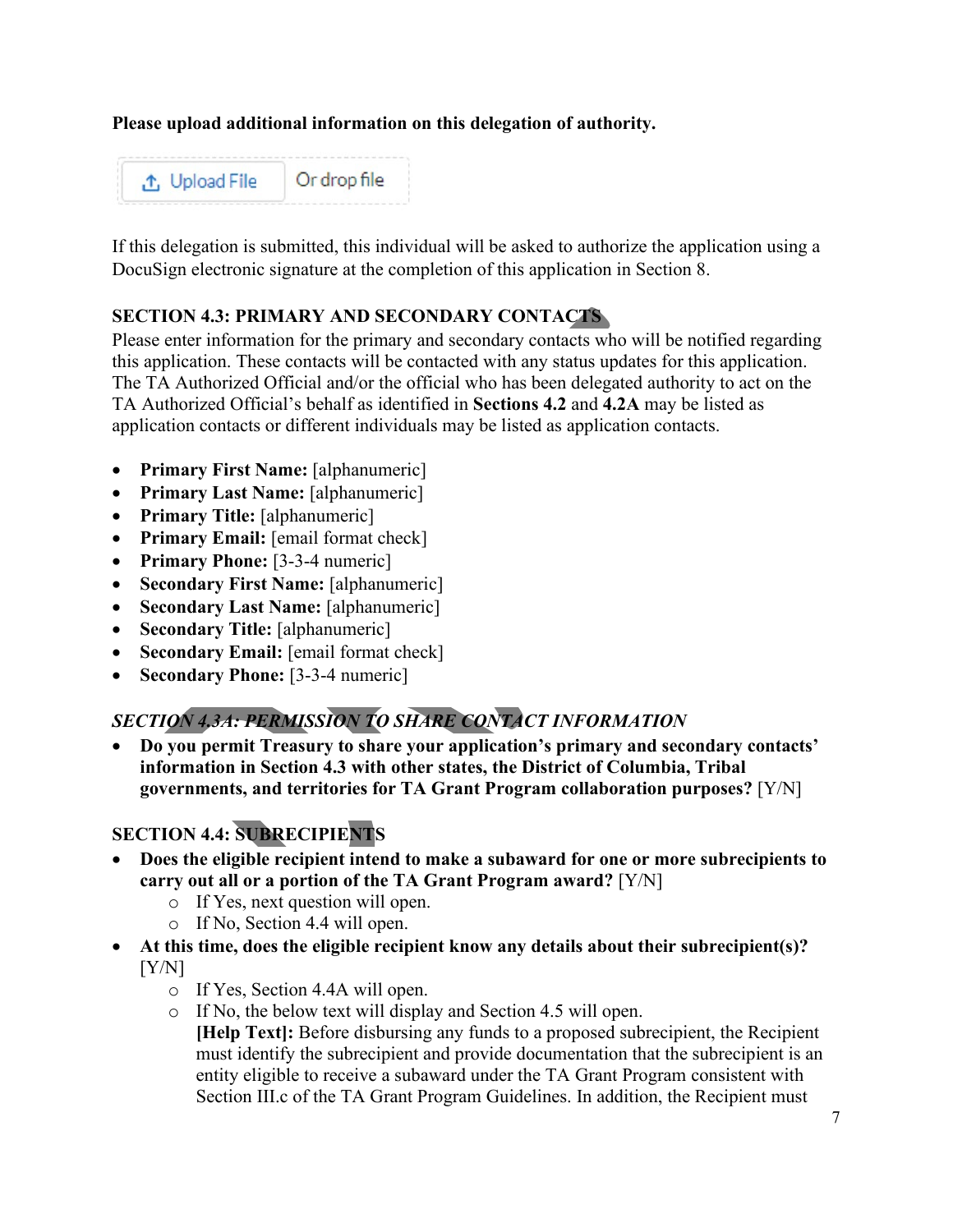provide Treasury with an itemized subrecipient budget with an appropriate justification via a budget narrative. If the eligible recipient has not identified the subrecipients that will carry out the TA Grant Program Award at the time of application submission but will do so later, the eligible recipient should email details about the proposed subrecipients to Treasury at ssbci information@treasury.gov with the subject, "TA GRANT APPLICATION – Subrecipient Information."

# *SECTION 4.4A: SUBRECIPIENT INFORMATION*

Please populate the information below for each subrecipient that has been designated to carry out all or part of the TA Grant Program Award on behalf of the eligible recipient. Once created and saved, the subrecipient information will appear in the table below. Please populate all fields in the below before proceeding to click on 'Add Another Subrecipient' button. For more information regarding subrecipients, please see the TA Grant Program Guidelines, particularly Section III.c.

- **Subrecipient Type:** [picklist of Entity of the eligible recipient; Nonprofit entity; For-profit entity]
- **Subrecipient Name:** [alphanumeric]
- **Subrecipient UEI:** [12-digit numeric field reject if alpha or less than 12 digits]
- **Subrecipient TIN/EIN:** [9-digit numeric field reject if alpha or less than 9 digits]
- **Does the Subrecipient have an active SAM.gov registration?** [Y/N]
- **Street Address 1:** [alphanumeric field reject P.O. Boxes]
- **Street Address 2:** [alphanumeric field reject P.O. Boxes]
- **City:** [alpha field]
- **State:** [dropdown of eligible states & territories]
- **Zip Code:** [5-digit numeric field reject if alpha or less than 5 digits]
- **Zip Code +4:** [4-digit numeric field] optional

# **SECTION 4.5: FINANCIAL INSTITUTION INFORMATION**

Please provide the following information about the financial institution and bank account to which TA Grant Program funds will be paid electronically, if approved.

- **Financial Institution Name:** [alphanumeric field]
- **Financial Institution Street Address 1:** [alphanumeric field reject P.O. Boxes]
- **Financial Institution Street Address 2:** [alphanumeric field reject P.O. Boxes]
- **Financial Institution City:** [alpha field]
- **Financial Institution State:** [dropdown of eligible states & territories]
- **Financial Institution Zip Code:** [5-digit numeric field reject if alpha or less than 5 digits]
- **Financial Institution Zip Code +4:** [4-digit numeric field] optional
- **Financial Institution Phone:** [10 digit numeric 3-3-4]
- **Routing Transit Number:** [9 digit numeric reject if alpha characters or less than 9 digits]
- **Confirm Routing Transit Number:** [9 digit numeric reject if alpha, less than 9 digits, or mismatch]
- **Account Number:** [numeric only reject if alpha]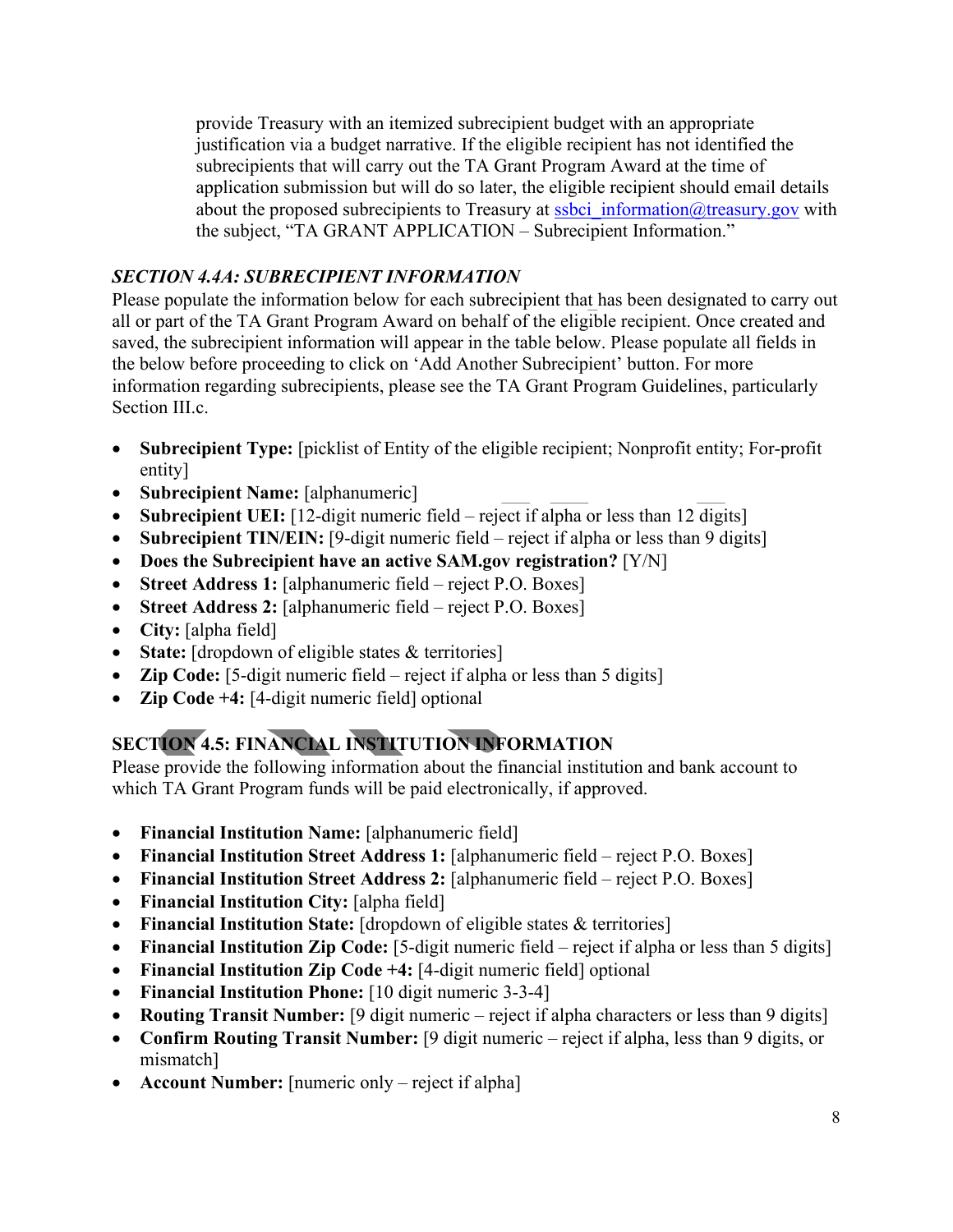- **Confirm Account Number:** [numeric only reject if alpha, or mismatch]
- **Is this account Checking or Savings?** [picklist of Checking or Savings]

# **SECTION 5: TECHNICAL ASSISTANCE PLAN**

#### **SECTION 5.1: PROGRAM DESIGN**

Eligible recipients are required to submit a TA plan as part of their application for TA Grant Program funding.

Eligible recipients must describe each project for which they will use TA Grant Program funds. Specifically, eligible recipients must address the following:

- 1. Data-driven assessment of the needs of eligible beneficiaries in the eligible recipient's jurisdiction. Eligible recipients must provide information and data that they have used to design their TA projects in a way that effectively addresses eligible beneficiaries' needs, particularly information and data on barriers to capital access. Information and data may include information from organizations and businesses associated with eligible beneficiaries; historical records and research reports on the need for small business legal, accounting, and financial advisory services in the jurisdiction; and statistical data on local economic conditions such as unemployment or job-creation numbers.
- 2. The organizational capacity and ability of the TA providers. Eligible recipients must describe the proposed TA providers and, if applicable, the process for identifying future TA providers, such as eligible recipients' procurement processes. Eligible recipients must discuss their capability to directly implement the TA project or to manage subrecipient or contractor implementation. Eligible recipients must also discuss any subrecipient's or contractor's capability to implement the TA project or to manage the implementation of lower-tier subrecipients or contractors. Eligible recipients must discuss the process, sources, and tools used in identifying and determining the capability of the TA providers. Eligible recipients must address requirements set forth under "TA Provider Requirement: Connection to Economic Benefits' in Section V.b and "TA Provider Requirement: Prioritization of SEDI-Owned Businesses as Providers" in Section V.c of the TA Grant Program Guidelines.
- 3. The connection between the TA project and SSBCI or other program that supports small businesses. Eligible beneficiaries are VSBs and SEDI-owned businesses that are applying for, preparing to apply for, or previously applied for an SSBCI capital program or other federal or other jurisdiction small business program. Accordingly, eligible recipients must describe how the project is connected to the relevant small business programs. For example, where an eligible recipient's capital program is focused on capital access for small manufacturing enterprises (SMEs), the eligible recipient's TA Grant Program application should include information connecting TA projects to the needs of SMEs that are SEDI-owned businesses and VSBs applying for an SSBCI program or other federal or other jurisdiction small business program. This could include information on how the planned TA services are expected to help SME eligible beneficiaries to, for example, implement new technologies, build relationships with local distributors, or reduce energy costs.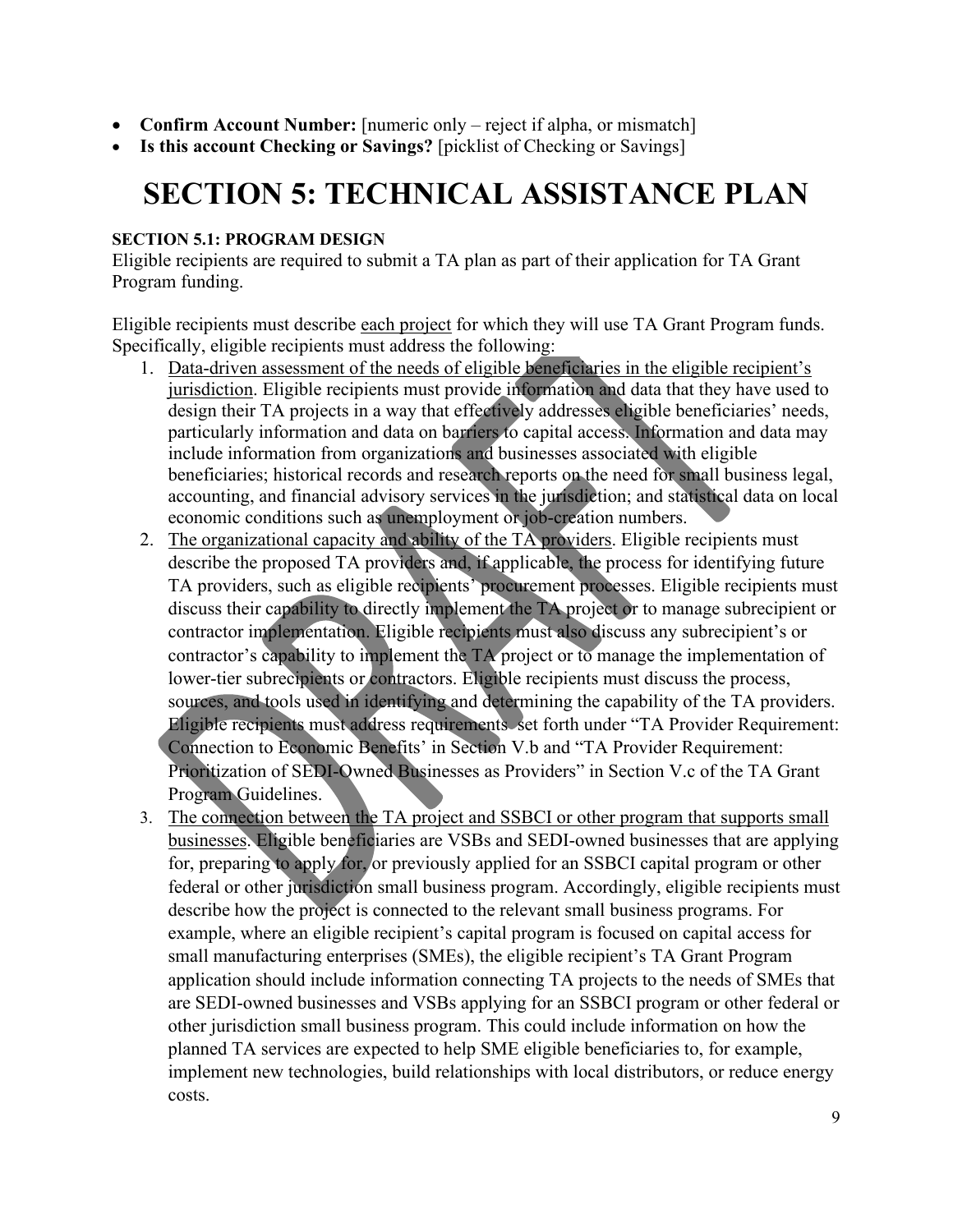4. The strategy and efforts to reach SEDI-owned businesses and VSBs that are eligible beneficiaries. Eligible recipients should describe their strategy and efforts to reach eligible beneficiaries, such as regular internal organization meetings to assess TA project implementation and planned outreach efforts (e.g., publicity, email campaigns, neighborhood canvassing).

#### **Please download the template here and upload the completed document.**



# *SECTION 5.1A: PERFORMANCE GOALS*

Eligible recipients must describe their performance goals and benchmarks for their TA Grant Program award. Treasury expects the duration of the period of performance for TA Grant Program awards will be up to five years. The performance measures must be tied to addressing the needs of eligible beneficiaries and explain the approach to addressing those needs. Eligible recipients must explain the output measures they will use to measure performance and the benchmarks for all identified short-, medium-, or long-term goals. Examples of output measures may include the number of newly established business organizations or the number of successful small business program applications submitted by eligible beneficiaries.

# **Please download the template here and upload the completed document.**

**↑** Upload File Or drop file **SECTION 6: BUDGETAND NARRATIVE JUSTIFICATION**

# **SECTION 6.1: PROPOSED BUDGET**

Enter the requested amounts in the fields below. The amounts entered below must correspond to the amounts in the detailed budget and narrative justification template you upload in Section 6.2.

### **Direct Costs by Budget Category**

### • **Personnel: [dollar numeric field to two decimal points]**

**[Help Text**]: This refers to salaries and wages paid to employees of the eligible recipient who are directly involved in TA Grant Program award implementation. The budget narrative must identify the personnel category type by full-time equivalent employees (FTEs), including FTE equivalents for part-time employees, number of personnel proposed for each personnel category, and the estimated funding amounts. The budget narrative should identify positions by title and function, include a brief description of duties, and state the rate of compensation and the amount of time to be allocated for each position. This line item does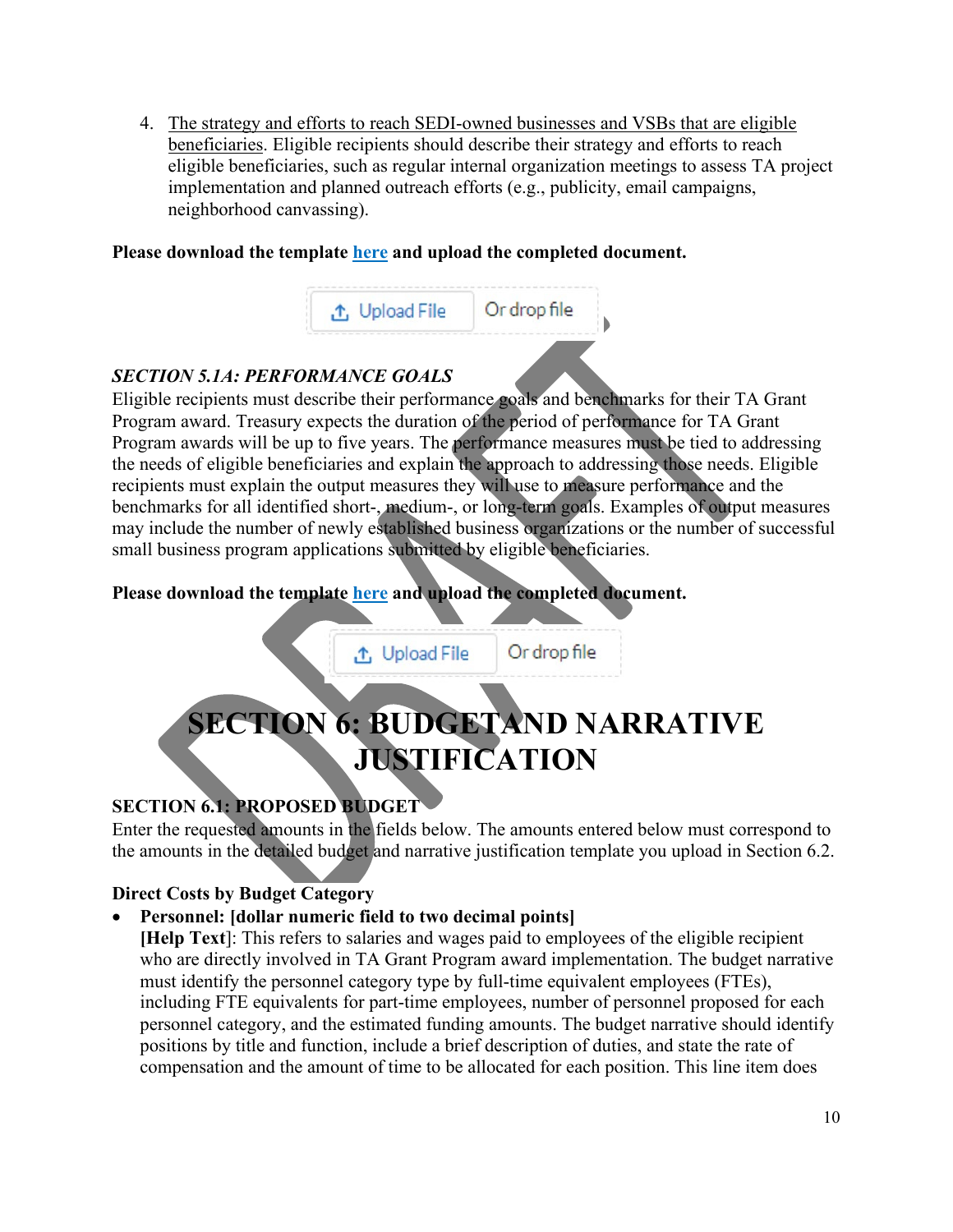not include personnel of subrecipients; those costs are included in the "Contractual" line item below. See also 2 C.F.R. § 200.430 (Compensation – personal services).

• **Fringe Benefits: [dollar numeric field to two decimal points] [Help Text]:** This refers to the allowances and services the eligible recipient provides to its employees as compensation in addition to regular salaries and wages. Fringe benefits include, but are not limited to, the costs of leave (vacation, family-related, sick, or military), employee insurance, pensions, and unemployment benefit plans. The budget narrative must provide a basis for the eligible recipient's fringe benefit amount. See also 2 C.F.R. § 200.431 (Compensation – fringe benefits).

#### • **Travel: [dollar numeric field to two decimal points]**

**[Help Text]:** This refers to the expenses for transportation, lodging, subsistence, and related items incurred by employees who are in travel status on official business of the eligible recipient. Such costs may be charged on an actual cost basis, on a per diem or mileage basis in lieu of actual costs incurred, or on a combination of the two, provided the method used is applied to an entire trip and not to selected days of the trip, and results in charges consistent with those normally allowed in like circumstances in the eligible recipient's non-federally funded activities and in accordance with the recipient's written travel reimbursement policies. The budget narrative must provide an estimated number of trips, points of origin and destination, and purpose of travel. It should also show how each trip (or type of trip) is needed to achieve the goals and objectives of the eligible recipient's proposed projects. This line item does not include a subrecipient's travel expenses; those costs are included in the "Contractual" line item. See also 2 C.F.R. § 200.472 (Travel costs).

#### • **Equipment: [dollar numeric field to two decimal points]**

**[Help Text]:** This refers to tangible personal property (including information technology systems) having a useful life of more than one year and a per-unit acquisition cost that equals or exceeds the lesser of the capitalization level established by the eligible recipient for financial statement purposes or \$5,000. The budget narrative must include an itemized listing of any proposed equipment to be purchased under the grant agreement. For each item to be purchased, provide an estimated unit cost, estimated useful life, basis for the estimated useful life, and justification for items of equipment to be purchased. Include a lease versus purchase analysis for each item of equipment. See the definition of "equipment" at 2 C.F.R. § 200.1.

• **Supplies: [dollar numeric field to two decimal points]**

**[Help Text]:** This refers to all tangible personal property other than equipment to be purchased under the grant agreement. For example, a computing device is a supply if the acquisition cost is less than the lesser of the capitalization level established by the eligible recipient for financial statement purposes or \$5,000, regardless of the length of its useful life. The budget narrative must include a brief description of and justification for the supplies required to perform the work. These costs should be listed by major supply categories (e.g., office supplies, computer supplies), and include the estimated costs by category. See the definition of "supplies" at 2 C.F.R. § 200.1.

### • **Contractual: [dollar numeric field to two decimal points]**

**[Help Text]:** This refers to purchases of property or services needed to carry out the project under the grant agreement. It is not specific to the legal instrument used, so this line item must include proposed subawards and contracts. The budget narrative should clearly identify the amount of funds the eligible recipient intends to award via contract or subaward, as well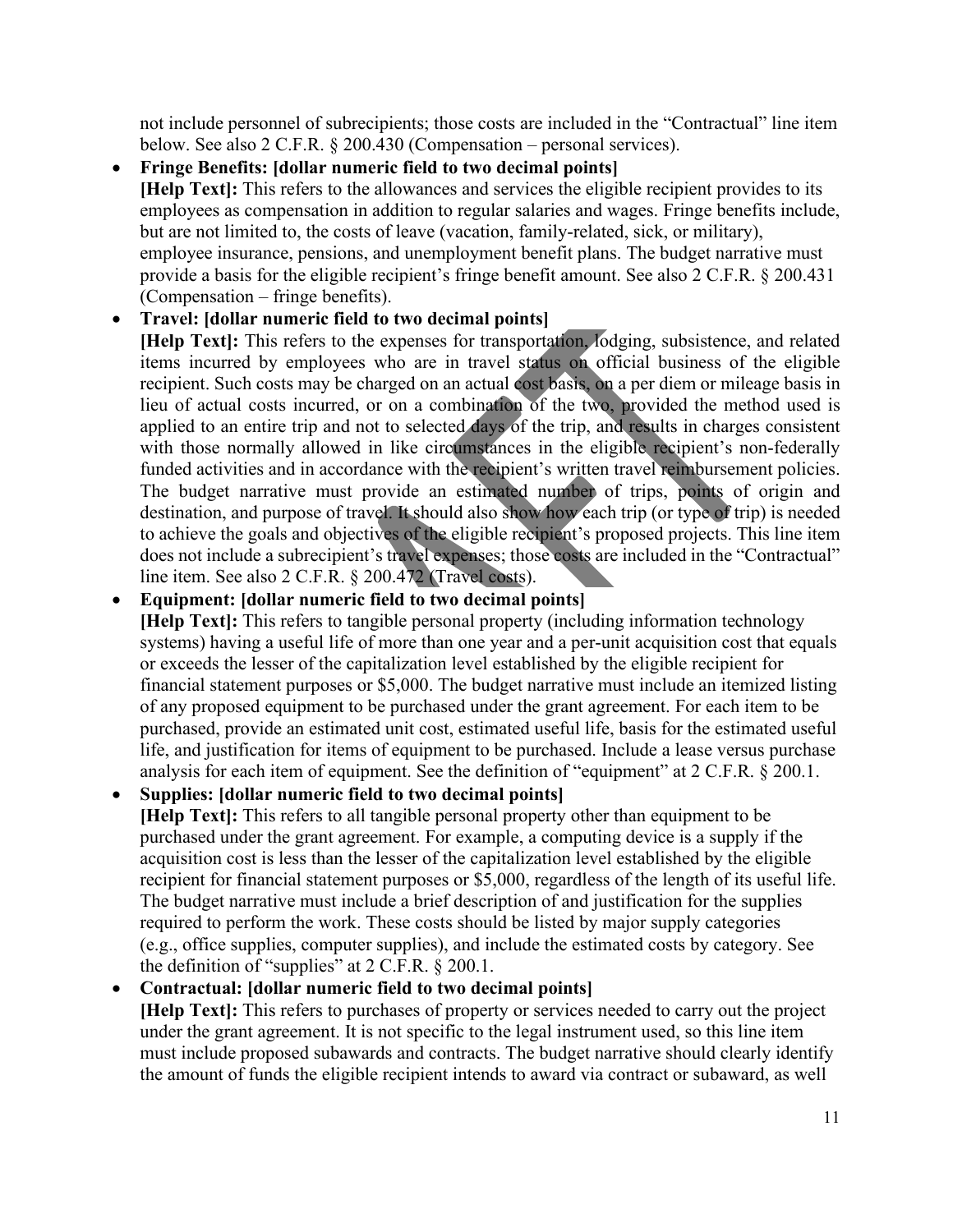as the purpose of amounts to be awarded via contract or subaward.<sup>[3](#page-11-0)</sup> Before disbursing funds to any proposed subrecipient, the recipient must identify the subrecipient and provide Treasury with an itemized subrecipient budget using the same line items as specified here, with appropriate justification in a budget narrative.

### • **Other: [dollar numeric field to two decimal points]**

**[Help Text]:** This refers to direct costs that do not fit any of the above categories, such as rent for buildings used to conduct award activities, utilities, or leased equipment, and costs for recipient personnel training. The budget narrative should list and describe other items by major type, provide a cost estimate or budget for each item, and describe the basis for the cost estimates or budget computations.

#### **Total Program Costs**

- **Total Direct Costs: [sum of Direct Costs by Budget Category amounts above; dollar numeric field to two decimal points]**
- **Total Indirect Costs: [dollar numeric field to two decimal points]**
- **[Help Text]:** In accordance with 2 C.F.R. § 200.1, indirect costs are defined as those costs incurred for a common or joint purpose benefitting more than one cost objective (i.e., program, function, activity, award, organizational subdivision, contract, or work unit), and not readily assignable to the cost objectives specifically benefitted, without effort disproportionate to the results achieved. Indirect costs must be supported by either a current federally approved Negotiated Indirect Cost Rate Agreement (NICRA) or, if the recipient does not have a current NICRA and receives less than \$35 million in direct federal funding per year, the eligible recipient may elect to use the *de minimis* indirect cost rate, 10 percent of modified total direct costs (MTDC), as defined at 2 C.F.R. § 200.1.[4](#page-11-1) Eligible recipients electing to use the *de minimis* rate should specify in the budget narrative that the recipient does not have a current NICRA and are electing to take the 10 percent *de minimis* rate.
- **Total Project Costs:** [sum of Total Direct Costs and Total Indirect Costs above; dollar numeric field to two decimal points]
- **Does the applicant have a current NICRA?** [Y/N]
	- <sup>o</sup> If Yes, next question will open.
	- o If No, Section 6.2 will open.
- **Program Income:** [dollar numeric field to two decimal points] Enter the estimated amount of income, if any, expected to be generated from this TA Grant Program. Do not add or subtract this amount from the Total Program Costs.

<span id="page-11-0"></span><sup>&</sup>lt;sup>3</sup> The eligible recipient may provide the overall amount the eligible recipient intends to award via contract or subaward. If known, the eligible recipient may also identify each proposed contract and specify its purpose and estimated cost. Treasury expects the eligible recipient to make reasonable efforts to carry out its TA plan as proposed in the plan, in particular TA providers' connection to economic benefits as explained in Section V.b above, but Treasury recognizes that a plan regarding proposed TA providers may change over time. Post-award changes in the set of proposed TA providers are permitted subject to the restrictions on moving funds among direct cost categories described below in this Section V.d, the requirements for TA providers in Section III.c, and the requirements of the Uniform Guidance (2 C.F.R. Part 200), including requirements applicable to subawards and procurements.

<span id="page-11-1"></span><sup>&</sup>lt;sup>4</sup> In accordance with 2 C.F.R § 200.414(f), a recipient or subrecipient that does not have a current NICRA with the federal government and receives less than \$35 million in direct federal funding per year may elect to use a de minimis rate of 10 percent of MTDC.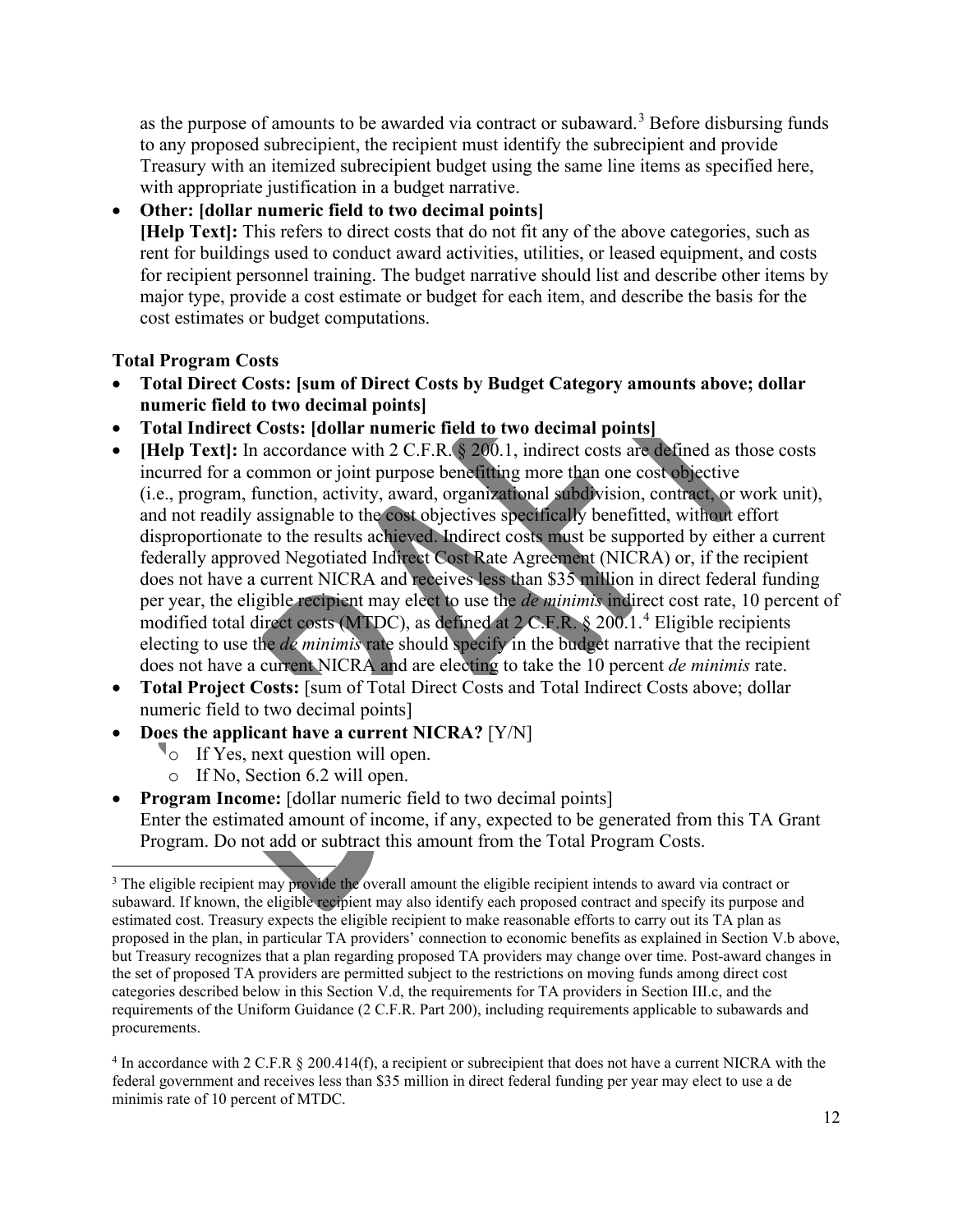**[Help Text]:** If the eligible recipient anticipates generating any program income, the eligible recipient must detail the activities that are anticipated to generate such program income and must clearly explain those amounts in the budget narrative. For purposes of the TA Grant Program, program income is defined in 2 C.F.R. § 200.1 as gross income earned by a recipient or subrecipient that is directly generated by a supported activity or earned as a result of the TA Grant Program award during the period of performance and includes, but is not limited to, fees for services performed. In accordance with 2 C.F.R. § 200.307(e)(2), any program income must be added to the TA Grant Program award and used for the purposes and under the conditions of the award. Program income must be reported on in accordance with TA Grant Program reporting guidance.

**Use the space below to provide a narrative statement on the nature and source of the program income and articulate any assumptions on the amount of program income.**  [Text box for program income narrative statement]

### **SECTION 6.2: NARRATIVE JUSTIFICATION**

Please use the link here to download the template for the detailed narrative justification to support the amounts entered for each budget category above.

The eligible recipient must provide a budget narrative that identifies and explains how funds in each line item of the budget will be used to support the proposed TA projects. The budget narrative must provide specific justification for all budget categories that apply, including eligible direct cost categories (i.e., personnel, fringe benefits, travel, equipment, supplies, contractual, and other), eligible indirect costs, and program income. The budget narrative must include an explanation of the necessity, allowability, reasonableness, and allocability of proposed costs. Eligible costs must be determined in accordance with 2 C.F.R. Part 200, Subpart E and the SSBCI TA Grant Program Guidelines and other SSBCI guidance. Each cost category should be treated consistently in like circumstances as direct or indirect costs, and eligible recipients must not double-count any costs as both direct and indirect costs. The narrative should not repeat information provided in the TA plan but should provide additional detail needed to understand the amounts allocated to each budget line item. Any resources and funding dedicated to the proposed projects from other funding sources must be clearly identified in the narrative.

If applicable, the eligible recipient must clearly describe the proposed pre-award costs in the budget narrative and provide a compelling justification as to why Treasury should approve them.

If the eligible recipient submits a cost allocation plan, the recipient must provide the relevant Certificate of Cost Allocation Plan required under 2 C.F.R. § 200.415(b)(1).

#### **Please download the template here and upload the completed document.**

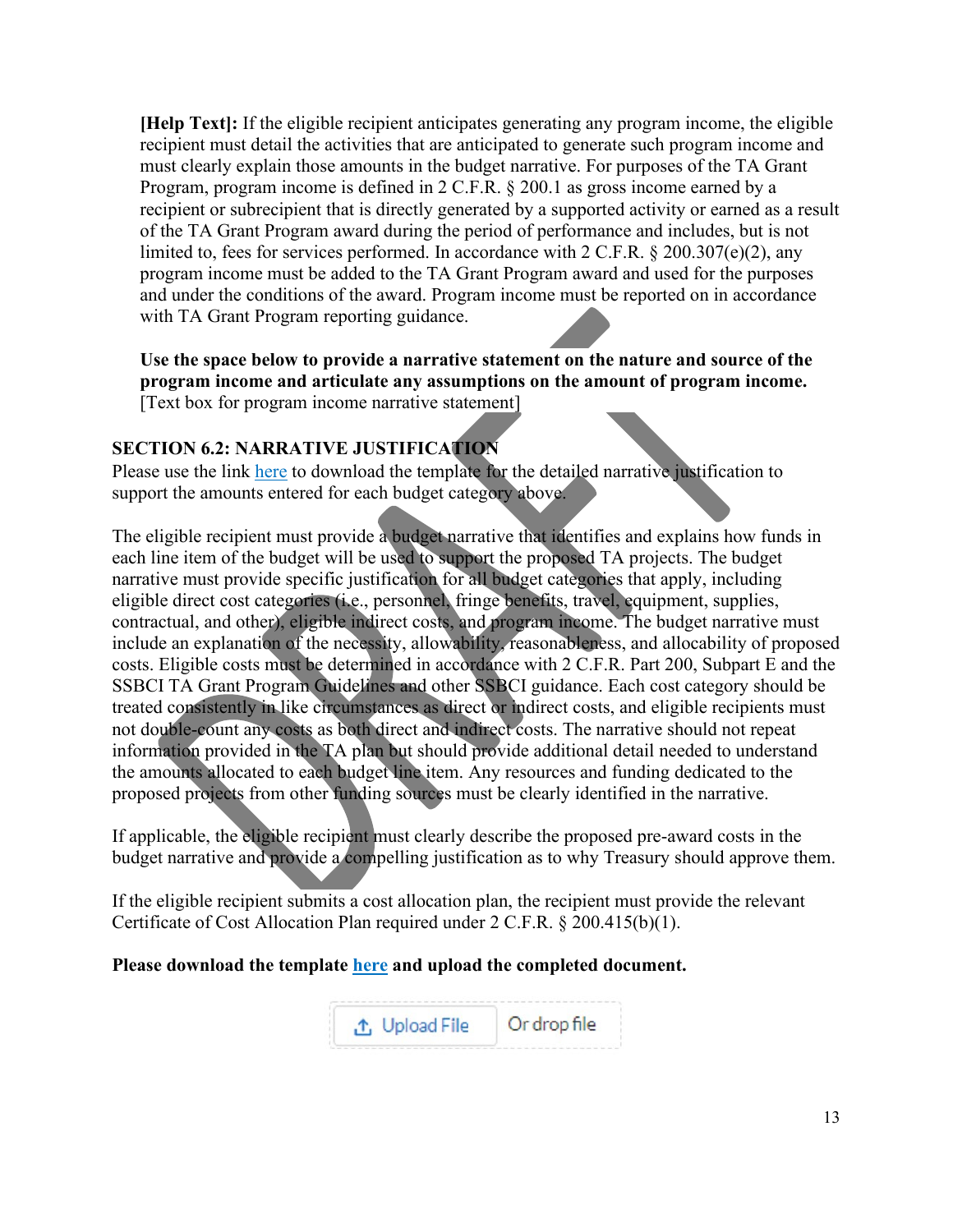# **SECTION 7: ASSURANCES OF COMPLIANCE WITH CIVIL RIGHTS REQUIREMENTS**

If approved, TA Grant Program funding recipients must comply with legal requirements related to nondiscrimination and nondiscriminatory use of federal funds, where such laws are applicable to a recipient and any subrecipient or contracted entity operating SSBCI programs on the recipient's behalf. To confirm that you will comply with these legal requirements if approved for TA Grant Program funding, download, review, and have the TA Authorized Official sign the assurances of compliance with civil rights requirements form and upload the signed form here.

At this time, Tribal governments do not need to submit these assurances. Treasury will notify Tribal governments if subsequent assurances are required. All other jurisdictions must submit these Assurances of Compliance with Civil Rights Requirements in order to complete the application.

#### **Please download the template here and upload the completed document.**

**①** Upload File Or drop file

# **SECTION 8: APPLICATION CERTIFICATION AND SUBMISSION**

The TA Authorized Official specified in **Section 4.2** or official with delegated authority specified in **Section 4.2A** must sign your application using a DocuSign electronic signature.

By electronically signing and submitting this application, the entities listed in this application and the identified TA Authorized Official or official with delegated authority certify under penalty of perjury that:

- 1. all the information provided in this application and in email and other forms of communication to Treasury about this application is true and correct;
- 2. the eligible recipient's designee has and shall retain documentation and records to support the information provided in this application;
- 3. the TA Authorized Official or official with delegated authority will distribute and notify all Co-Applicants (if applicable), entities, and organizations listed in this application of the status and documentation associated with this application, if applicable; and
- 4. the eligible recipient's designee shall make such supporting documents and records available upon request.

After you click the button SUBMIT APPLICATION FOR AUTHORIZED SIGNATURE below, an email will be sent to the TA Authorized Official in Section 4.2 or official with delegated authority in Section 4.2A with your completed application and a DocuSign link to electronically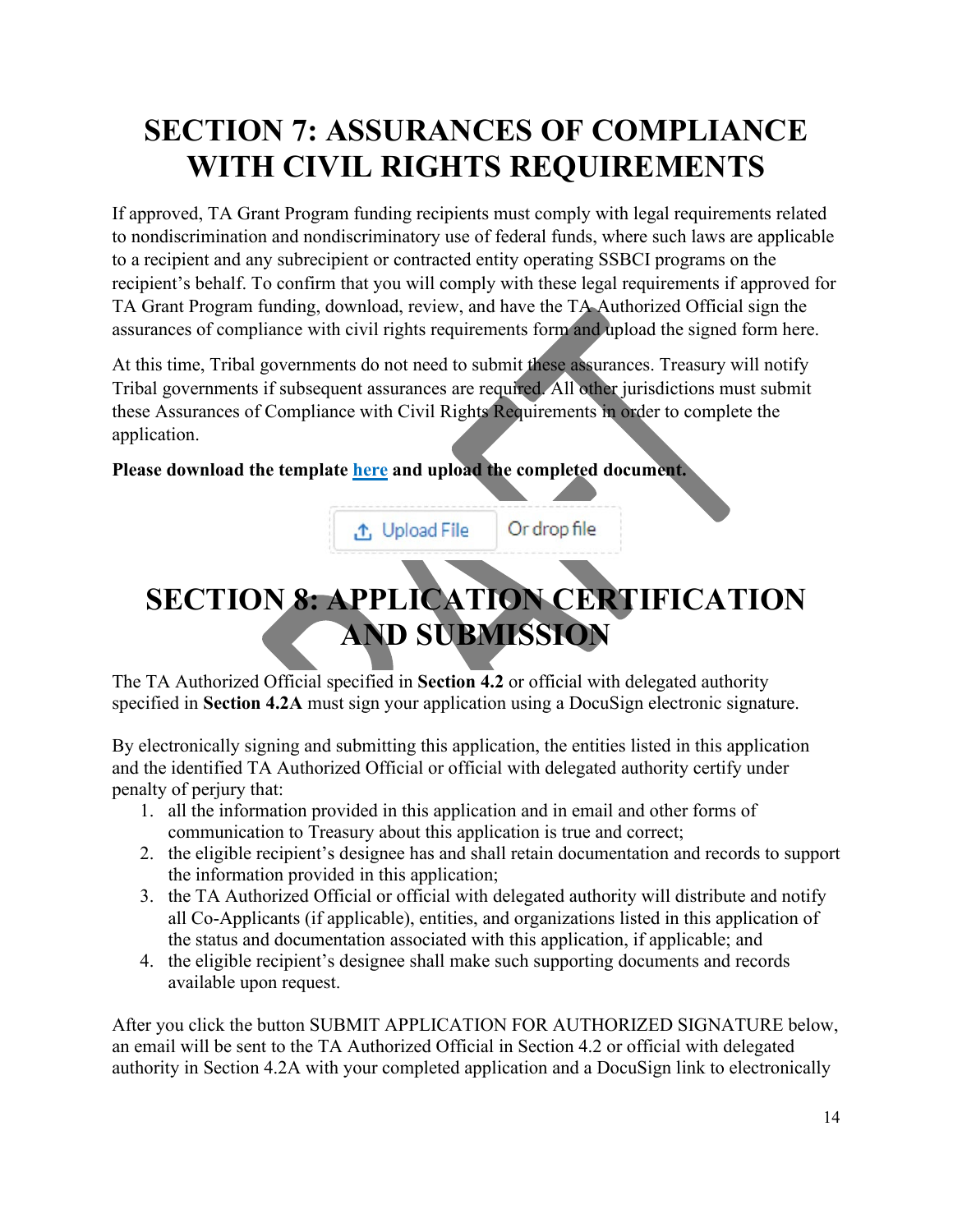### sign the application. *Please ensure the email addresses provided in Sections 4.2 and 4.2A are active and correct.*

WARNING: Anyone who knowingly submits a false claim or makes a false statement is subject to criminal and/or civil penalties, including confinement for up to 5 years, fines, and civil penalties (18 U.S.C. §§ 287, 1001; 31 U.S.C. §§ 3729, 3802). Treasury may refer any allegations of fraud, waste, or abuse in connection with SSBCI to the Treasury Inspector General.

# **[SUBMIT APPLICATION FOR AUTHORIZED SIGNATURE]**

(*Render the following on a new page after submission*)

Thank you for submitting your application for signature. An email with a DocuSign electronic signature link has been sent to your Authorized Official in Section 4.2 or the official who has been delegated authority in Section 4.2A to electronically sign the application on the TA Authorized Official's behalf.

authority in Section 4.2A to electronically sign the application on the TA Authorized Official's behalf.

Your application is not complete or official until Treasury receives the electronically signed application. Please make sure your TA Authorized Official in **Section 4.2** or official with delegated authority specified in **Section 4.2A** receives and responds to the email with the DocuSign electronic signature link.